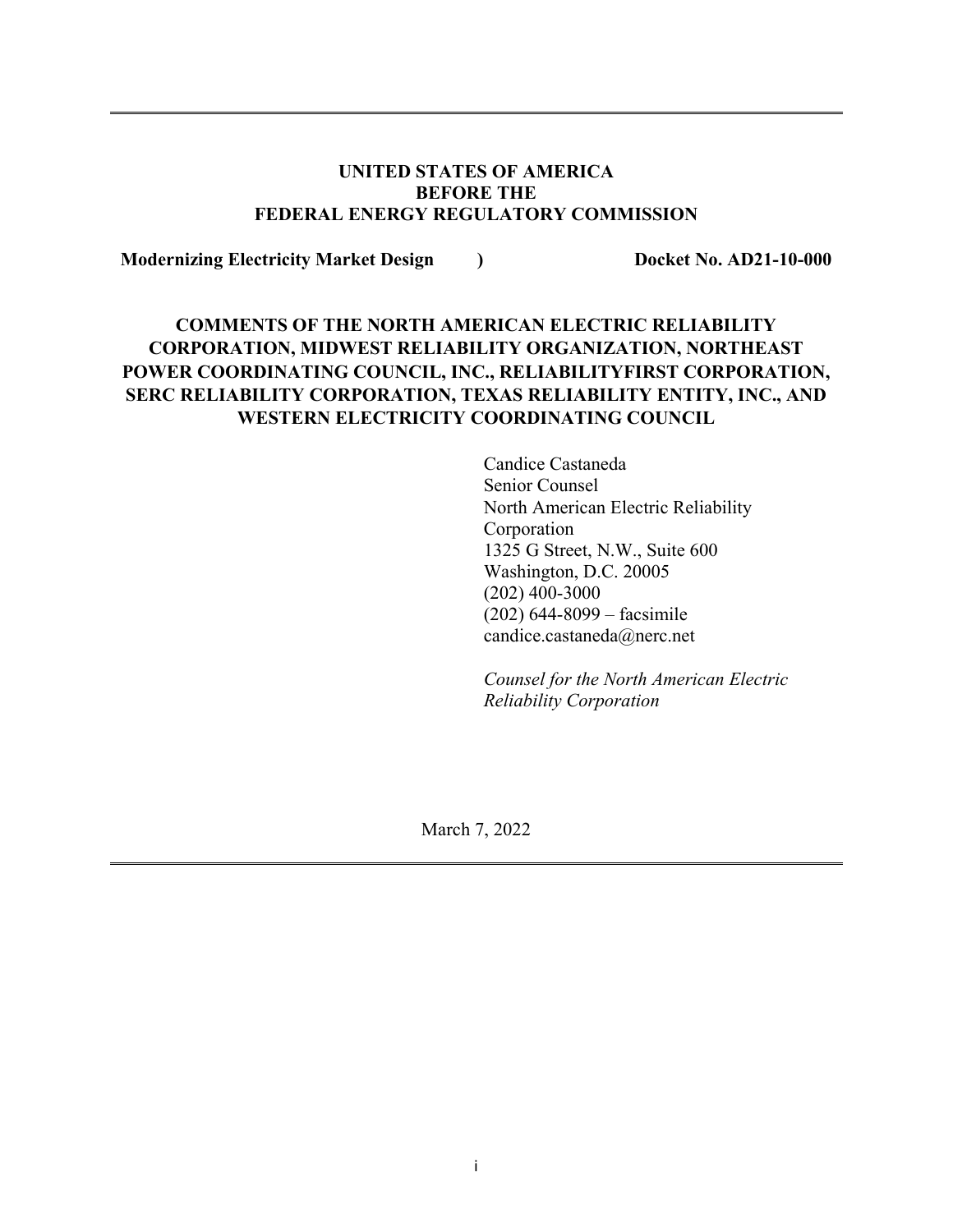# **Table of Contents**

| II. THE ERO ENTERPRISE IS RESPONSIBLE FOR ASSURING A RELIABLE AND                                                               |  |
|---------------------------------------------------------------------------------------------------------------------------------|--|
| III. THE ERO ENTERPRISE MUST DEVELOP AND ENFORCE RELIABILITY<br>STANDARDS WHICH ENSURE AN ADEQUATE LEVEL OF RELIABILITY FOR THE |  |
| IV. ERO ENTERPRISE ASSESSMENTS OF THE BULK-POWER SYSTEM<br>SUPPORT POLICY ENHANCEMENTS THAT PRIORITIZE RELIABILITY UNDER A      |  |
|                                                                                                                                 |  |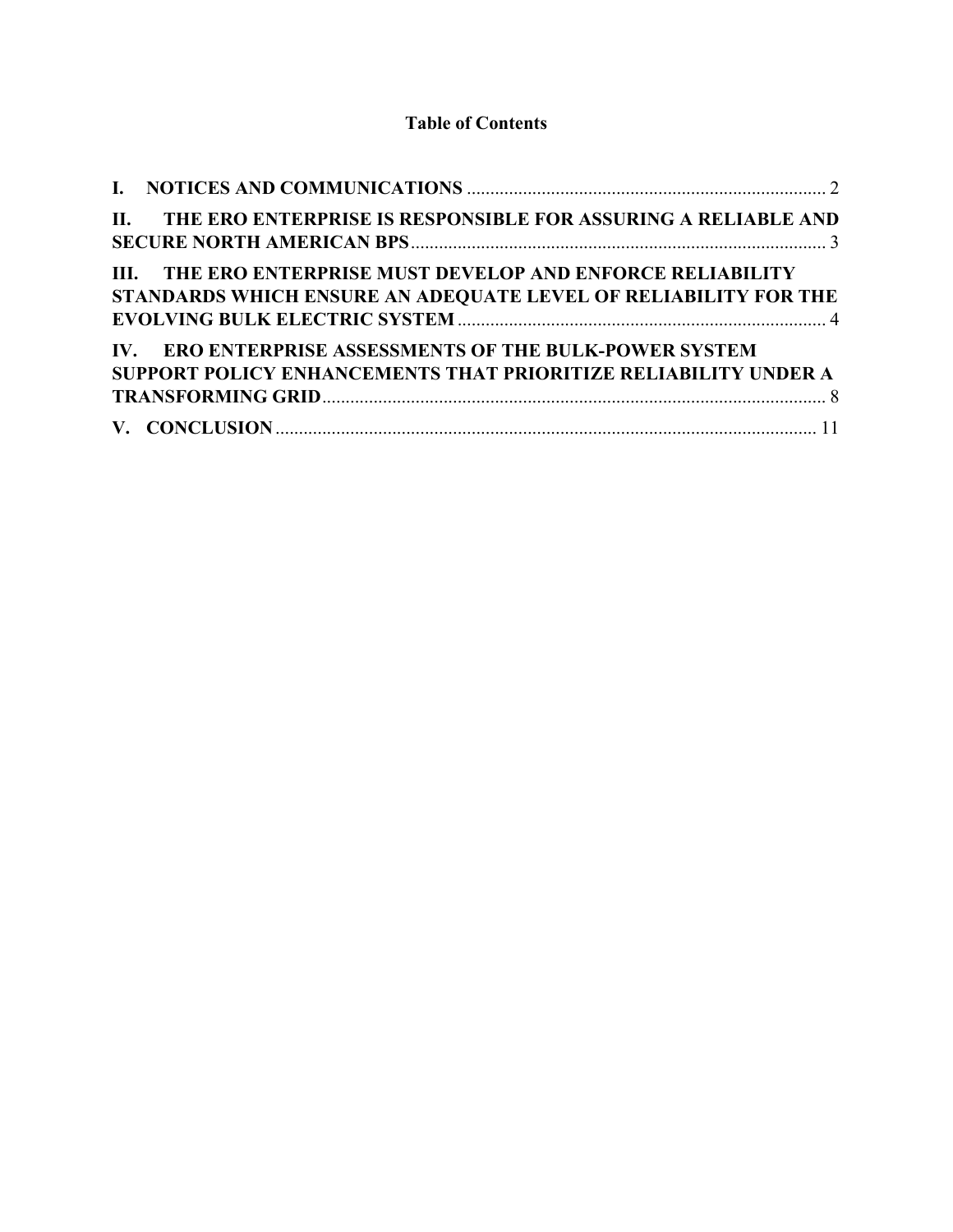#### **UNITED STATES OF AMERICA BEFORE THE FEDERAL ENERGY REGULATORY COMMISSION**

**Modernizing Electricity Market Design ) Docket No. AD21-10-000**

## **COMMENTS OF THE NORTH AMERICAN ELECTRIC RELIABILITY CORPORATION, MIDWEST RELIABILITY ORGANIZATION, NORTHEAST POWER COORDINATING COUNCIL, INC., RELIABILITYFIRST CORPORATION, SERC RELIABILITY CORPORATION, TEXAS RELIABILITY ENTITY, INC., AND WESTERN ELECTRICITY COORDINATING COUNCIL**

In 2021, the Federal Energy Regulatory Commission ("Commission") convened technical conferences to discuss energy and ancillary services markets in the evolving electricity sector. On December 6, 2021, the Commission issued a notice inviting post-technical conference comments by February 4, 2022 with reply comments due March 7, 2022.<sup>[1](#page-2-0)</sup> Several comments filed on February 4th highlighted that market enhancements may help address potential reliability concerns associated with the changing Bulk-Power System ("BPS").[2](#page-2-1) The North American Electric Reliability Corporation ("NERC"), as the Commission-certified Electric Reliability Organization  $("ERO"),$ <sup>[3](#page-2-2)</sup> and the Regional Entities<sup>[4](#page-2-3)</sup> (together, the "ERO Enterprise") hereby submit Reply Comments supporting recognition that market enhancements may help address reliability needs associated with the transforming grid. The ERO Enterprise supports such comments generally, without endorsing any particular market enhancement described in any Commission proceeding.

<span id="page-2-0"></span> $\overline{\phantom{a}}$ <sup>1</sup> *Modernizing Electricity Market Design*, Notice Inviting Post-Technical Conference Comments, Docket No.<br>AD21-10-000 (Dec. 6, 2021).

<span id="page-2-1"></span>See infra, Section IV, at n.25-29.

<span id="page-2-2"></span><sup>3</sup> *Rules Concerning Certification of the Electric Reliability Organization; and Procedures for the Establishment, Approval, and Enforcement of Electric Reliability Standards*, Order No. 672, 114 FERC ¶ 61,104, at P 262, 321-37 [hereinafter Order No. 672], *order on reh'g*, Order No. 672-A, 114 FERC ¶ 61,328 (2006). NERC was certified by the Commission as the ERO, pursuant to § 215(c) of the Federal Power Act, by Commission order issued July 20, 2006. *Order Certifying the North American Electric Reliability Corporation as the Electric Reliability Organization and Ordering Compliance Filing*, 116 FERC ¶ 61,062 (2006) [hereinafter Certification Order].

<span id="page-2-3"></span><sup>4</sup> The Regional Entities are (i) Midwest Reliability Organization; (ii) Northeast Power Coordinating Council, Inc.; (iii) ReliabilityFirst Corporation; (iv) SERC Reliability Corporation; (v) Texas Reliability Entity, Inc.; and (vi) Western Electricity Coordinating Council.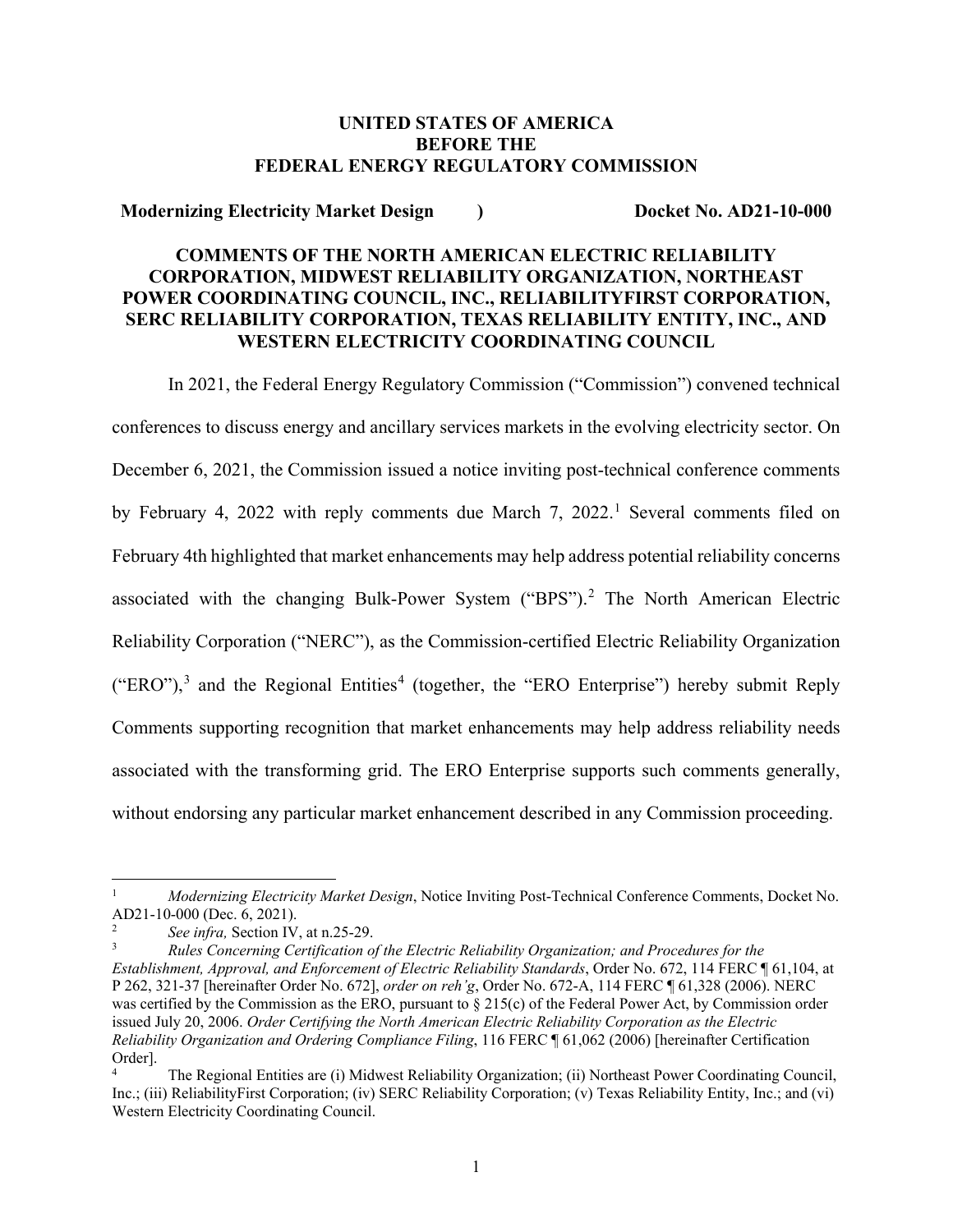#### <span id="page-3-0"></span>**I. NOTICES AND COMMUNICATIONS**

Notices and communications with respect to this filing may be addressed to: <sup>[5](#page-3-1)</sup>

Candice Castaneda\* Senior Counsel North American Electric Reliability Corporation 1325 G Street, N.W., Suite 600 Washington, D.C. 20005 (202) 400-3000 (202) 644-8099 – facsimile candice.castaneda@nerc.net

Lisa A. Zell\* Vice President General Counsel and Corporate Secretary Midwest Reliability Organization 380 St. Peter Street, Suite 800 Saint Paul, MN 55102 Ph: 651.855.1745 Lisa.zell@mro.net

Niki Schaefer\* Vice President & General Counsel ReliabilityFirst Corporation 3 Summit Park Drive, Suite 600 Cleveland, Ohio 44131 (216) 503-0600 (216) 503-9207 - facsimile niki.schaefer@rfirst.org

 $\overline{a}$ 

Holly A. Hawkins\* Vice President, General Counsel & Corporate Secretary Drew Slabaugh\* Senior Legal Counsel 3701 Arco Corporate Drive, Suite 300 Charlotte, NC 28273 hhawkins@serc1.org dslabaugh@serc1.org

Kristin McKeown\* Interim SVP, CAO, & General Counsel Northeast Power Coordinating Council, Inc. 1040 Ave. of the Americas, 10th Floor New York, NY 10018 (212) 840-1070 kmckeown@npcc.org

Derrick Davis\* Vice President, General Counsel & Corporate Secretary Texas Reliability Entity, Inc. 805 Las Cimas Parkway, Suite 200 Austin, TX 78746 512.583.4923 derrick.davis@texasre.org

Steven F. Goodwill\* Senior Vice President, General Counsel & Secretary Western Electricity Coordinating Council 155 North 400 West, Suite 200 Salt Lake City, Utah 84103 (801) 883-6857 sgoodwill@wecc.org

<span id="page-3-1"></span><sup>&</sup>lt;sup>5</sup> Persons to be included on the Commission's service list are identified by an asterisk. NERC respectfully requests a waiver of Rule 203 of the Commission's regulations, 18 C.F.R. § 385.203 (2020), to allow the inclusion of more than two persons on the service list in this proceeding.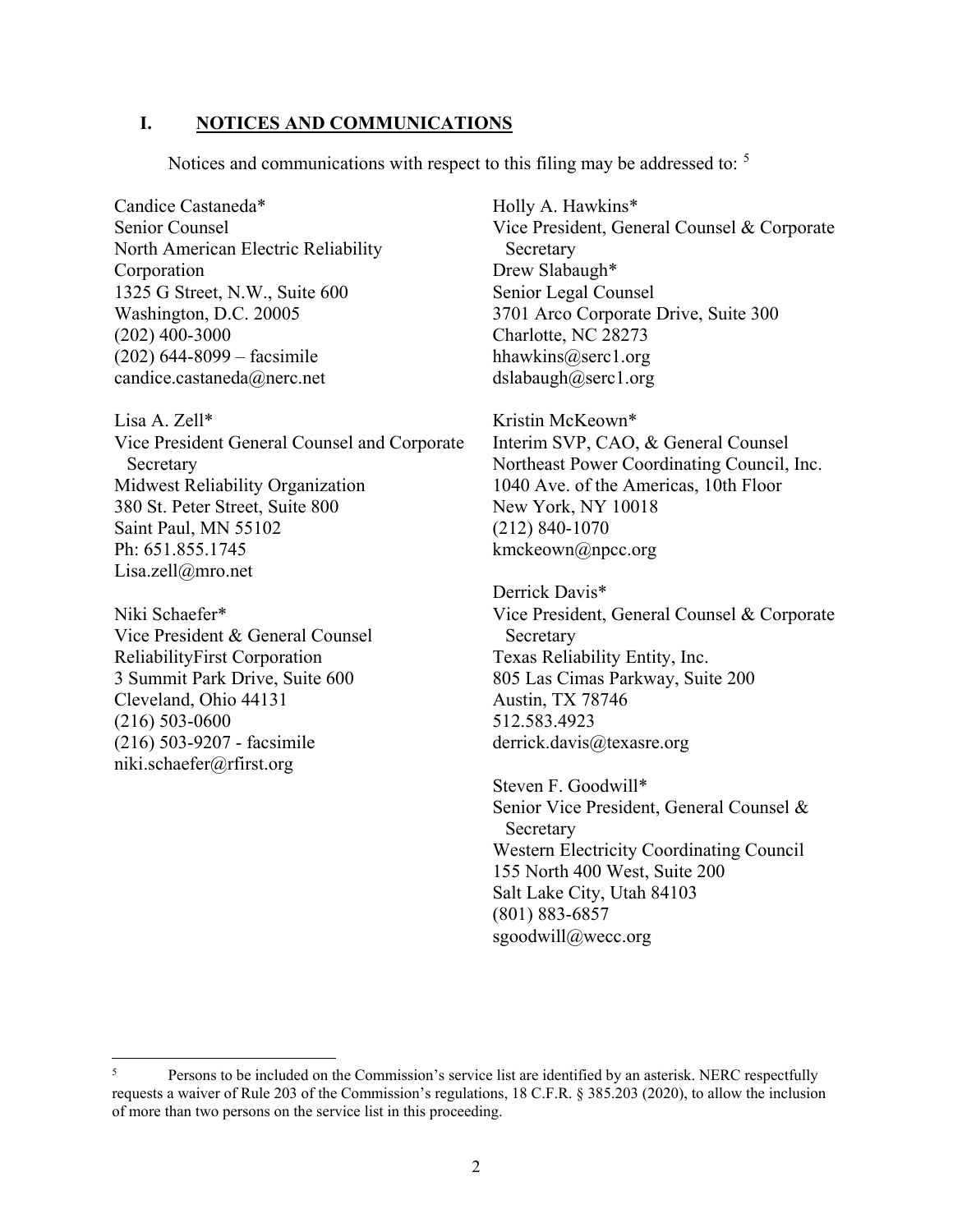#### <span id="page-4-0"></span>**II. THE ERO ENTERPRISE IS RESPONSIBLE FOR ASSURING A RELIABLE AND SECURE NORTH AMERICAN BPS**

Electricity is a key component of the fabric of modern society and the ERO Enterprise serves to strengthen that fabric. NERC is a not-for-profit international regulatory authority whose mission is to assure the effective and efficient reduction of risks to the reliability and security of the grid in accordance with section 215 of the Federal Power Act ("section 215"). NERC accomplishes this mission working together with the six Regional Entities to whom NERC has delegated certain authority pursuant to section 215 and accompanying regulation pursuant to Commission-approved Regional Delegation Agreements.<sup>[6](#page-4-1)</sup> The ERO Enterprise vision is a highly reliable and secure North American BPS. Reliability and security of the BPS is fundamental to national security, economic development, and public health and safety.<sup>[7](#page-4-2)</sup> In furtherance of its mission and underlying statute, the ERO Enterprise annually assesses seasonal and long-term reliability of the BPS; monitors the BPS through system awareness; educates, trains, and certifies industry personnel; and develops and enforces Reliability Standards for an adequate level of reliability of the Bulk Electric System ("BES").

In enacting the Energy Policy Act of  $2005<sup>8</sup>$  $2005<sup>8</sup>$  $2005<sup>8</sup>$  and section 215 thereunder,<sup>[9](#page-4-4)</sup> Congress entrusted the Commission with: (i) approving and enforcing rules to ensure the reliability of the BPS; and (ii) certifying an ERO that would be charged with developing and enforcing mandatory Reliability Standards subject to Commission approval, as well as assessing reliability and

<span id="page-4-1"></span> $6\phantom{a}$ <sup>6</sup> 18 C.F.R. § 39.8.

<span id="page-4-2"></span><sup>7</sup> *See, e.g.*, 2022 ERO Enterprise Work Plan Priorities (NERC Board of Trustees Approved Nov. 4, 2021) available at

https://www.nerc.com/AboutNERC/StrategicDocuments/ERO\_2022\_Work\_Plan\_Priorities\_Board\_Approved\_Nov  $4$ <sup>-2021.pdf.</sup>

<span id="page-4-3"></span> $\frac{8}{8}$  Pub. L. 109–58, title XII, §1211(b), Aug. 8, 2005, 119 Stat. 946 [hereinafter EPA].

<span id="page-4-4"></span><sup>9</sup> 16 U.S.C. § 824o [hereafter section 215].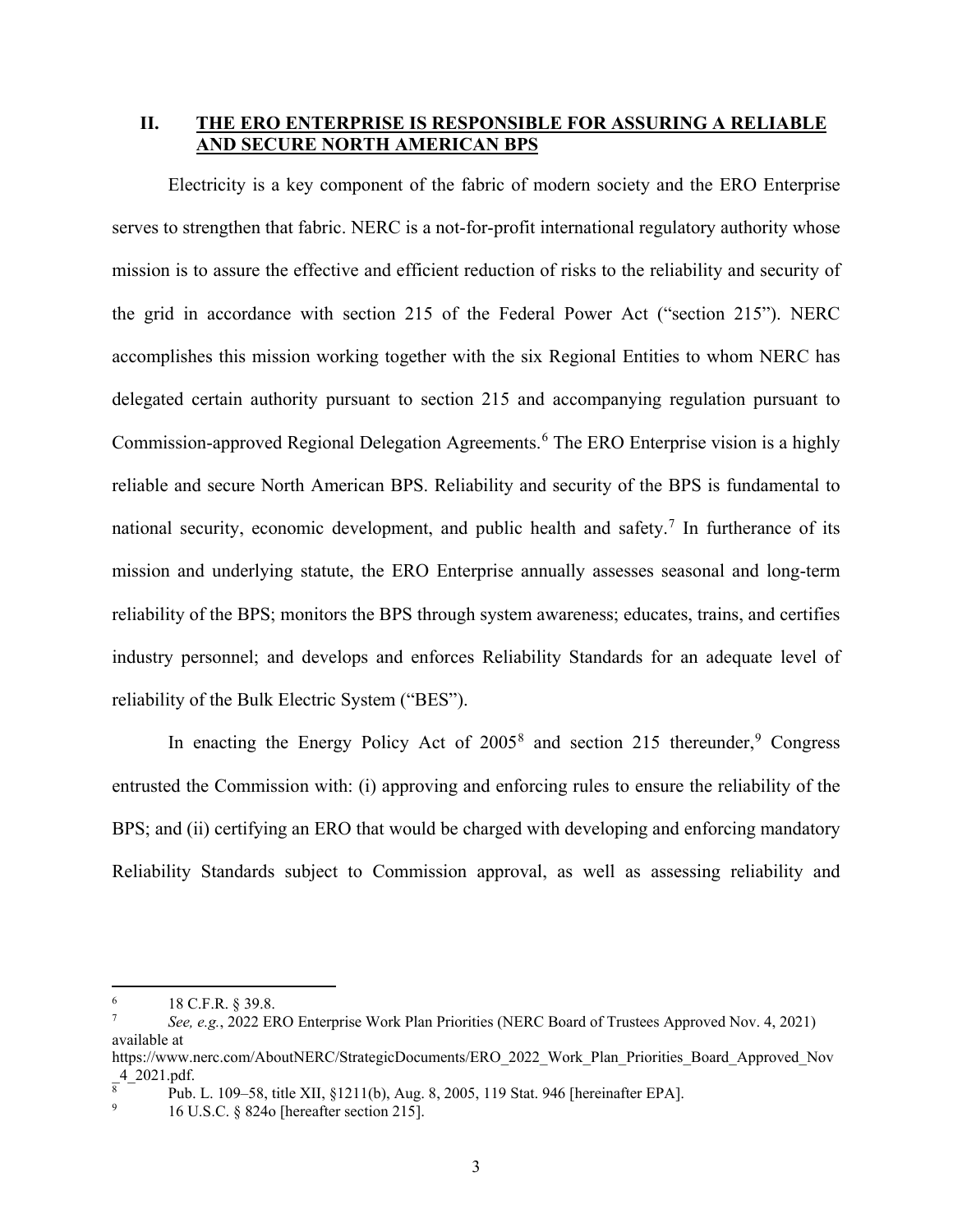adequacy of the North American BPS.<sup>[10](#page-5-1)</sup> On February 3, 2006, the Commission issued Order No. 672 implementing the requirements of section 215 governing electric reliability and setting forth the criteria used to certify a single independent ERO.<sup>[11](#page-5-2)</sup> On July 20, 2006, the Commission issued an order certifying NERC as the ERO.<sup>[12](#page-5-3)</sup> As the ERO, NERC is subject to oversight by the Commission in the United States and governmental authorities in Canada. NERC's area of responsibility spans the continental United States, Canada, and the northern portion of Baja California, Mexico. NERC jurisdiction encompasses users, owners, and operators of the BPS.

The following comments outline the manner in which mandatory and enforceable NERC Reliability Standards ensure an adequate level of reliability under a paradigm which recognizes that market solutions may be used by responsible entities seeking to comply with applicable requirements. (*See infra,* Section III.) These comments also highlight the manner in which ERO Enterprise Reliability Assessments examine the evolution of the transforming energy grid and lead the ERO Enterprise to support comments recognizing how market enhancements may contribute toward reliability of a modern grid. (*See infra*, Section IV.) Without endorsing any particular market design or the use of markets as a solution to address potential risks to reliability over other approaches, the ERO Enterprise supports governmental and industry focus on any mechanisms that could incentivize and lead to a more reliable BPS.

## <span id="page-5-0"></span>**III. THE ERO ENTERPRISE MUST DEVELOP AND ENFORCE RELIABILITY STANDARDS WHICH ENSURE AN ADEQUATE LEVEL OF RELIABILITY FOR THE EVOLVING BULK ELECTRIC SYSTEM**

As detailed in prior ERO Enterprise filings and consistent with section 215, mandatory and

<span id="page-5-1"></span><sup>10</sup> Section 215(a)(2). *See also* Section 215(c) (providing the ERO certification criteria). *See also* EPA, *supra* (clarifying, "[t]he Electric Reliability Organization… and any regional entity delegated enforcement authority… are not departments, agencies, or instrumentalities of the United States Government.").

<span id="page-5-3"></span><span id="page-5-2"></span><sup>11</sup> Order No. 672, *supra*.

Certification Order, supra.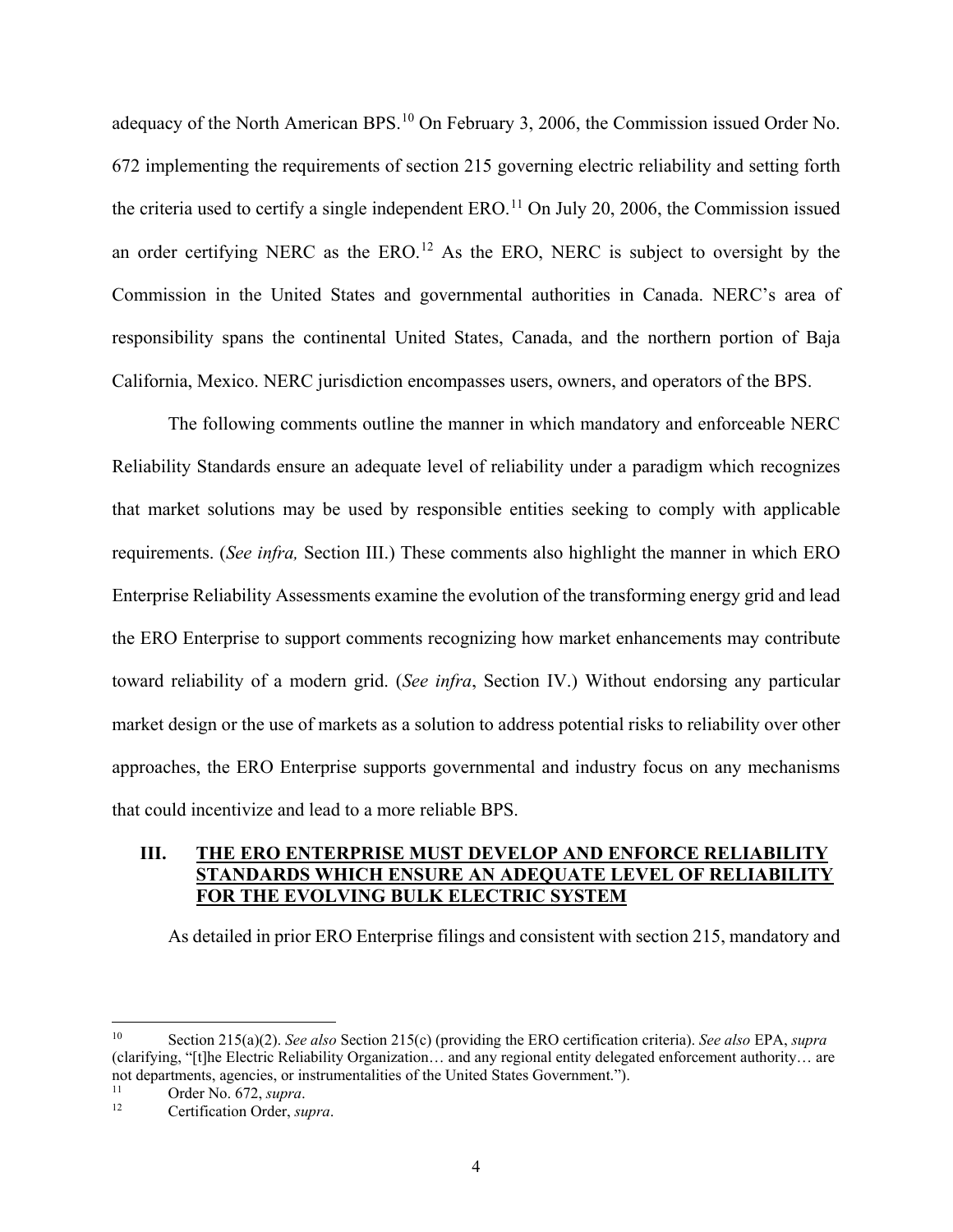enforceable Reliability Standards define the reliability requirements for planning and operating the North American BPS to ensure an adequate level of reliability for the BES. Entities on the NERC compliance registry must comply with applicable standards. Reliability Standards are developed using a results-based approach that focuses on performance, risk management, and entity capabilities. ERO Enterprise Reliability Standards are also continually evolving to keep pace with changing needs. To that end, existing Reliability Standards are evaluated periodically and standards are modified or developed under a transparent process with opportunity for notice and comment, stakeholder involvement, and Commission oversight. Reliability Standards are enforced under the ERO Enterprise compliance monitoring and enforcement program.

Reliability Standards exist as part of a larger environment comprised of overlapping energy regulation, markets, and jurisdictions. As reflected in NERC's comments on the Commission's Advanced Notice of Proposed Rulemaking of 2021 ("ANOPR"),<sup>[13](#page-6-0)</sup> several Reliability Standards operate in partnership with the Commission's interconnection procedures and agreements for efficiency, comprehensiveness, and effectiveness. Relevant Standards, such as FAC-002-2 described below, require that responsible entities comply with the stated performance objective while leaving opportunity to address requirements through activities under Commission interconnection procedures. With regard to the matter at issue in this docket, NERC rules recognize that market mechanisms may be one way that responsible entities comply with applicable requirements. The NERC Rules of Procedure ("ROP") state that, "[a] Reliability Standard shall not preclude market solutions to achieving compliance with that Reliability Standard."<sup>[14](#page-6-1)</sup>

<span id="page-6-0"></span><sup>&</sup>lt;sup>13</sup> Comments of NERC and the Regional Entities on the ANOPR, Docket No. RM21-7-000 (October 12, 2021) (regarding the ANOPR on Building for the Future Through Electric Regional Transmission Planning and Cost Allocation and Generator Interconnection) [ANOPR Comments].<br><sup>14</sup> POP Section 303(3) The NEPC POP is available at http://

<span id="page-6-1"></span><sup>14</sup> ROP, Section 303(3). The NERC ROP is available at https://www.nerc.com/AboutNERC/Pages/Rules-of-Procedure.aspx.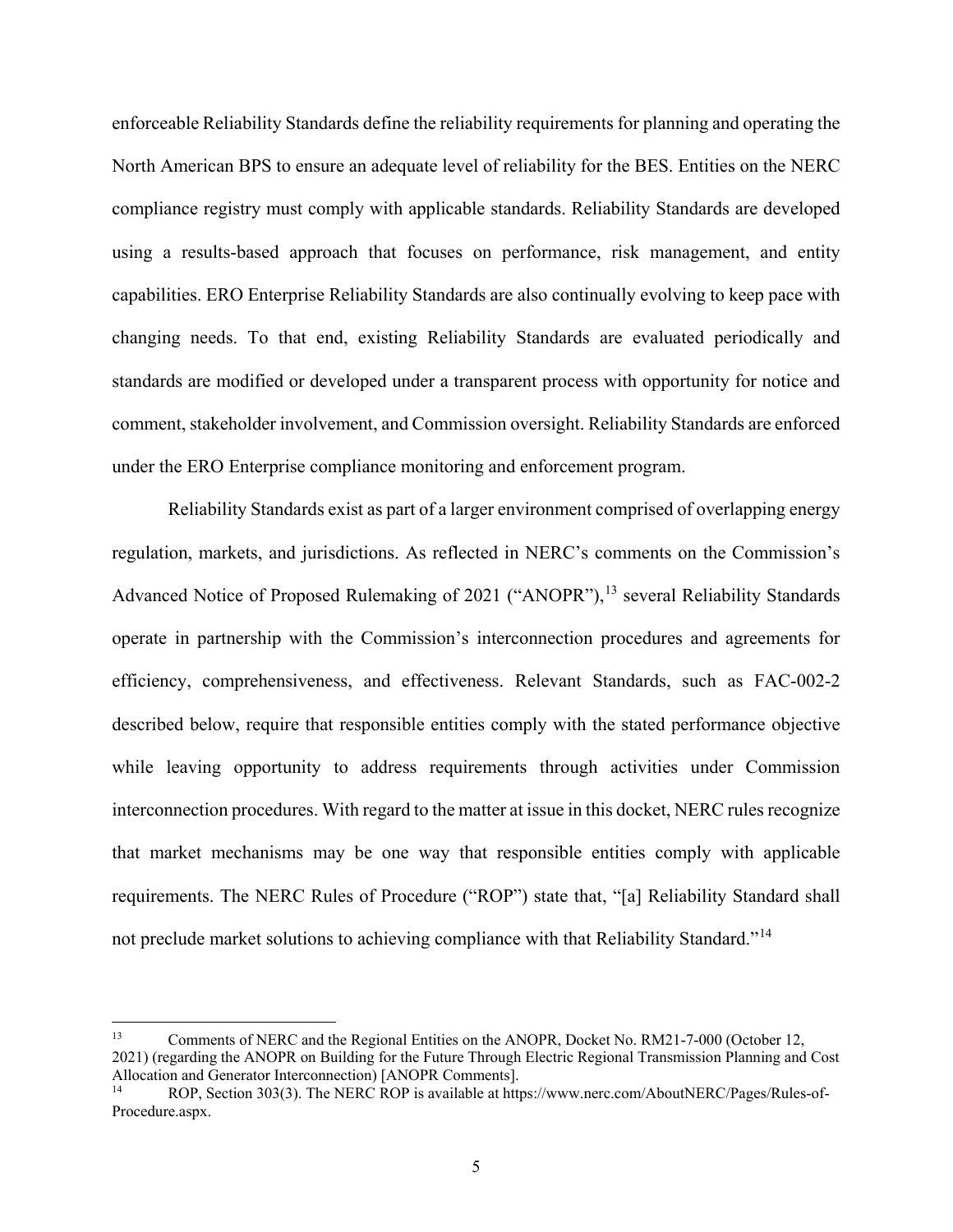The ERO Enterprise therefore develops performance-based Reliability Standard requirements which define necessary results without mandating specific means of accomplishing the required outcome. Two Reliability Standards and areas under development are described below for context. Reliability Standard BAL-001-2, Requirement R1 states,"[t]he Responsible Entity shall operate such that the Control Performance Standard 1 (CPS1), … is greater than or equal to 100 percent for the applicable Interconnection in which it operates for each preceding 12 consecutive calendar month period…." The standard recognizes that a Balancing Authority might, for example, participate in a Regulation Reserve Sharing Group to help manage these obligations. Reliability Standard FAC-002-2 Requirement R1 states, "[e]ach Transmission Planner and each Planning Coordinator shall study the reliability impact of: (i) interconnecting new generation, transmission, or electricity end-user Facilities and (ii) materially modifying existing interconnections…." This requirement works in dovetail with the Commission's interconnection procedures and Regional Transmission Organization/Independent System Operator rules.

Activity before the NERC Reliability and Security Technical Committee ("RSTC") and Standards Committee ("SC") over the past several years illustrates the ERO Enterprise's commitment toward developing and modifying Reliability Standards to address emerging issues. For example, at present the ERO Enterprise is examining potential modifications to or development of Reliability Standards to address the assessment of and planning for energy availability contingencies (such as those caused by fuel disruption and severe weather). The ERO Enterprise and industry, working under the leadership of the Energy Reliability Assessment Task Force ("ERATF"), are recommending a Standard Authorization Request for potential obligations requiring long-term planning, operational planning, and operating energy reliability assessments to monitor the availability of resources to deliver sufficient amounts of energy.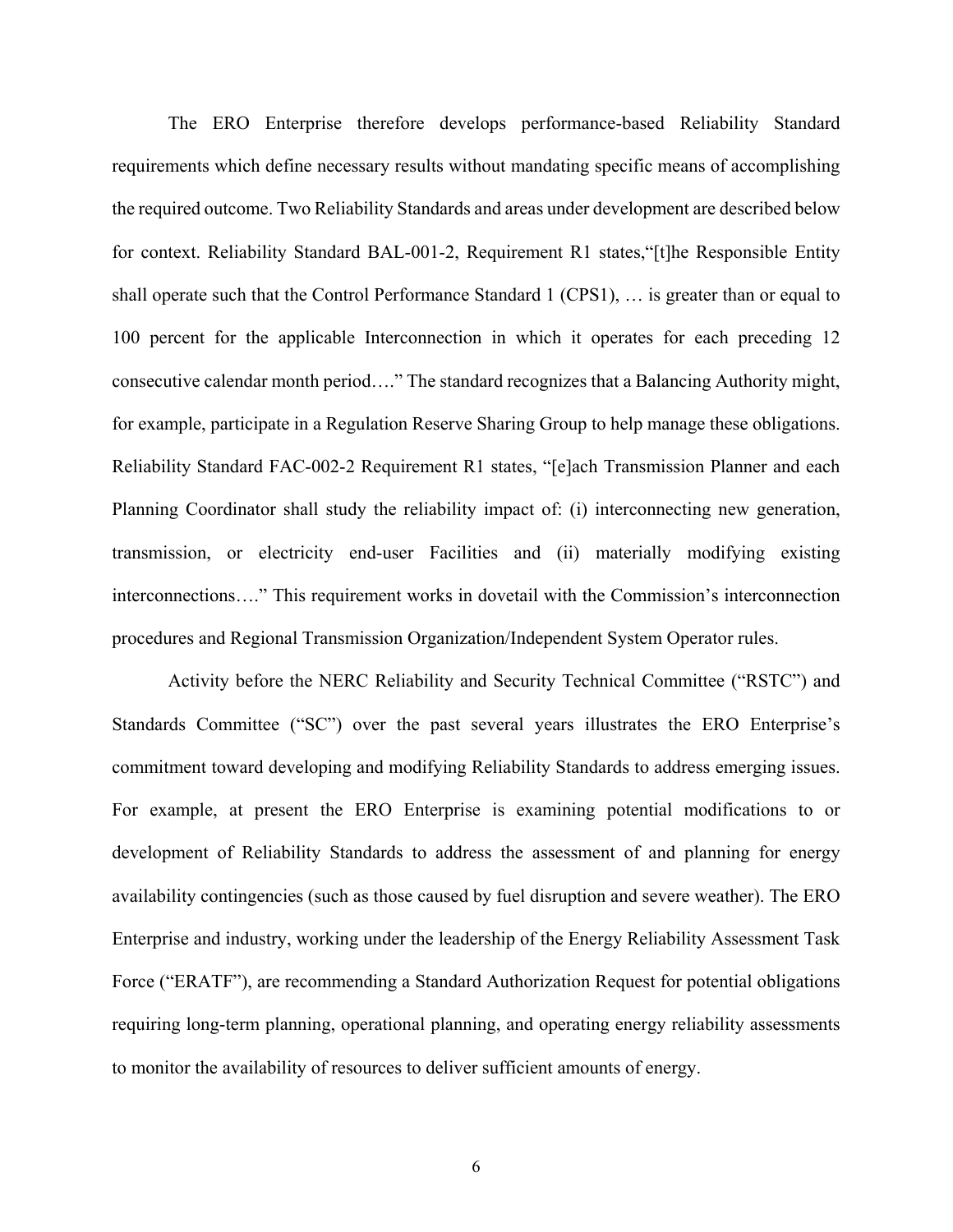A further example is work being done under NERC's revised Project 2021-07 Extreme Cold Weather Grid Operations, Preparedness, and Coordination Standard Authorization Request ("SAR").[15](#page-8-0) On February 25, 2022, the NERC Standards Committee accepted the revised SAR, authorized drafting revisions to Reliability Standards, and appointed a standard drafting team to work on the project. As stated in the SAR, the purpose of Project 2021-07 is to address reliabilityrelated findings and recommendations from the FERC, NERC, and Regional Entity Joint Staff Inquiry into the February 2021 Cold Weather Grid Operations ("Joint Inquiry Report").<sup>[16](#page-8-1)</sup> In November 2021, the NERC Board of Trustees issued a Resolution directing that new or revised Reliability Standards address the recommendations included in the Joint Inquiry Report in accordance with the timelines recommended by the ERO Enterprise and Commission staff.

Finally, in December 2021, the Resource Security and Technical Committee ("RSTC") endorsed three SARs associated with inverter based resources: i) two SARs pertained to modifications to Reliability Standard TPL-001 to address issues associated with BPS-connected inverter based resources; and ii) one SAR pertained to modifications to Reliability Standard MOD-032 to require that Distribution Providers provide Distributed Energy Resource data to reliability entities in support of accurate and comprehensive reliability studies. Consistent with the ROP, any Reliability Standard requirement would "neither mandate nor prohibit any specific market structure."<sup>[17](#page-8-2)</sup>

<span id="page-8-0"></span><sup>&</sup>lt;sup>15</sup> Details of Project 2021-07 are available at https://www.nerc.com/pa/Stand/Pages/Project-2021-07-ExtremeColdWeather.aspx.

<span id="page-8-1"></span><sup>16</sup> Available at https://www.ferc.gov/media/february-2021-cold-weather-outages-texas-and-south-centralunited-states-ferc-nerc-and.

<span id="page-8-2"></span>ROP, Section 303(2).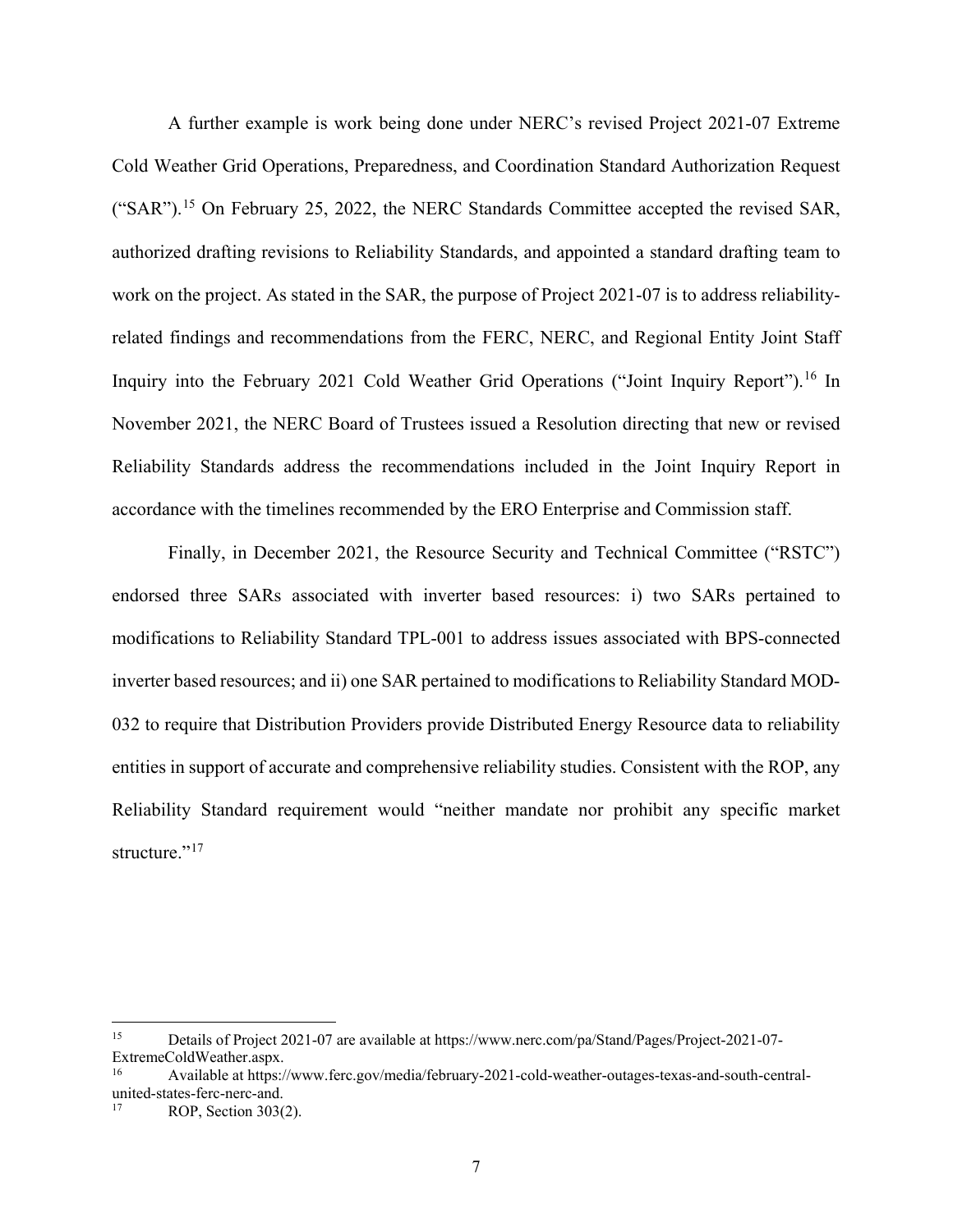## <span id="page-9-0"></span>**IV. ERO ENTERPRISE ASSESSMENTS OF THE BULK-POWER SYSTEM SUPPORT POLICY ENHANCEMENTS THAT PRIORITIZE RELIABILITY UNDER A TRANSFORMING GRID**

Commission regulations provide that, "[t]he Electric Reliability Organization shall conduct assessments of the adequacy of the Bulk‐Power System in North America and report its findings to the Commission, the Secretary of Energy, each Regional Entity, and each Regional Advisory Body annually or more frequently if so ordered by the Commission."<sup>[18](#page-9-1)</sup> ERO Enterprise assessments identify and evaluate emerging risks to maintain a proactive posture to assure a highly reliable BPS. Assessments over the past several years generally support policy enhancements which prioritize reliability under the transforming energy grid.

For instance, as discussed in other proceedings before the Commission,<sup>[19](#page-9-2)</sup> ERO Enterprise assessments such as the most recent NERC Long-Term Reliability Assessment ("LTRA"),  $^{20}$  $^{20}$  $^{20}$  the State of Reliability ("SOR") report, <sup>[21](#page-9-4)</sup> ERATF White Paper, <sup>[22](#page-9-5)</sup> NERC disturbance reports, <sup>[23](#page-9-6)</sup> Alerts,<sup>[24](#page-9-7)</sup> and Reliability Guidelines<sup>[25](#page-9-8)</sup> document new considerations for a transforming grid. For

<span id="page-9-1"></span><sup>&</sup>lt;sup>18</sup> 18 C.F.R.  $$39.11(b)$ .

<span id="page-9-2"></span><sup>19</sup> *See, e.g.*, ANOPR Comments, *supra*; *The February 2021 Cold Weather Outages in Texas and South Central United States* (The February 2021 Cold Weather Outages Report) (prepared by the ERO Enterprise and Commission), available at https://www.ferc.gov/news-events/news/final-report-february-2021-freeze-underscoreswinterization-recommendations; and Comments of NERC, Docket No. AD18-7-000 (May 9, 2018) (regarding grid resilience in organized markets).

Available at

<span id="page-9-4"></span><span id="page-9-3"></span>https://www.nerc.com/pa/RAPA/ra/Reliability%20Assessments%20DL/NERC\_LTRA\_2021.pdf.<br>21 Available at Available at

<span id="page-9-5"></span>https://www.nerc.com/pa/RAPA/PA/Performance%20Analysis%20DL/NERC\_SOR\_2021.pdf. <sup>22</sup> Available at

https://www.nerc.com/comm/RSTC/ERATF/ERATF%20Energy%20Adequacy%20White%20Paper.pdf.

<span id="page-9-6"></span><sup>23</sup> Major Event Analysis Reports, available at https://www.nerc.com/pa/rrm/ea/Pages/Major-Event-Reports.aspx (including, the Blue Cut Fire, Canyon 2 Fire, Palmdale Roost and Angeles Forest Disturbances, San Fernando Disturbance, and Odessa Disturbance reports).

<span id="page-9-7"></span><sup>24</sup> Loss of Solar Resources during Transmission Disturbances due to Inverter Settings (June 2017), available at

https://www.nerc.com/pa/rrm/bpsa/Alerts%20DL/NERC%20Alert%20Loss%20of%20Solar%20Resources%20duri ng%20Transmission%20Disturbance.pdf; and Loss of Solar Resources during Transmission Disturbances due to Inverter Settings – II (May 2018), available at

https://www.nerc.com/pa/rrm/bpsa/Alerts%20DL/NERC\_Alert\_Loss\_of\_Solar\_Resources\_during\_Transmission\_Di sturbance-II\_2018.pdf.

<span id="page-9-8"></span>Available at https://www.nerc.com/comm/Pages/Reliability-and-Security-Guidelines.aspx.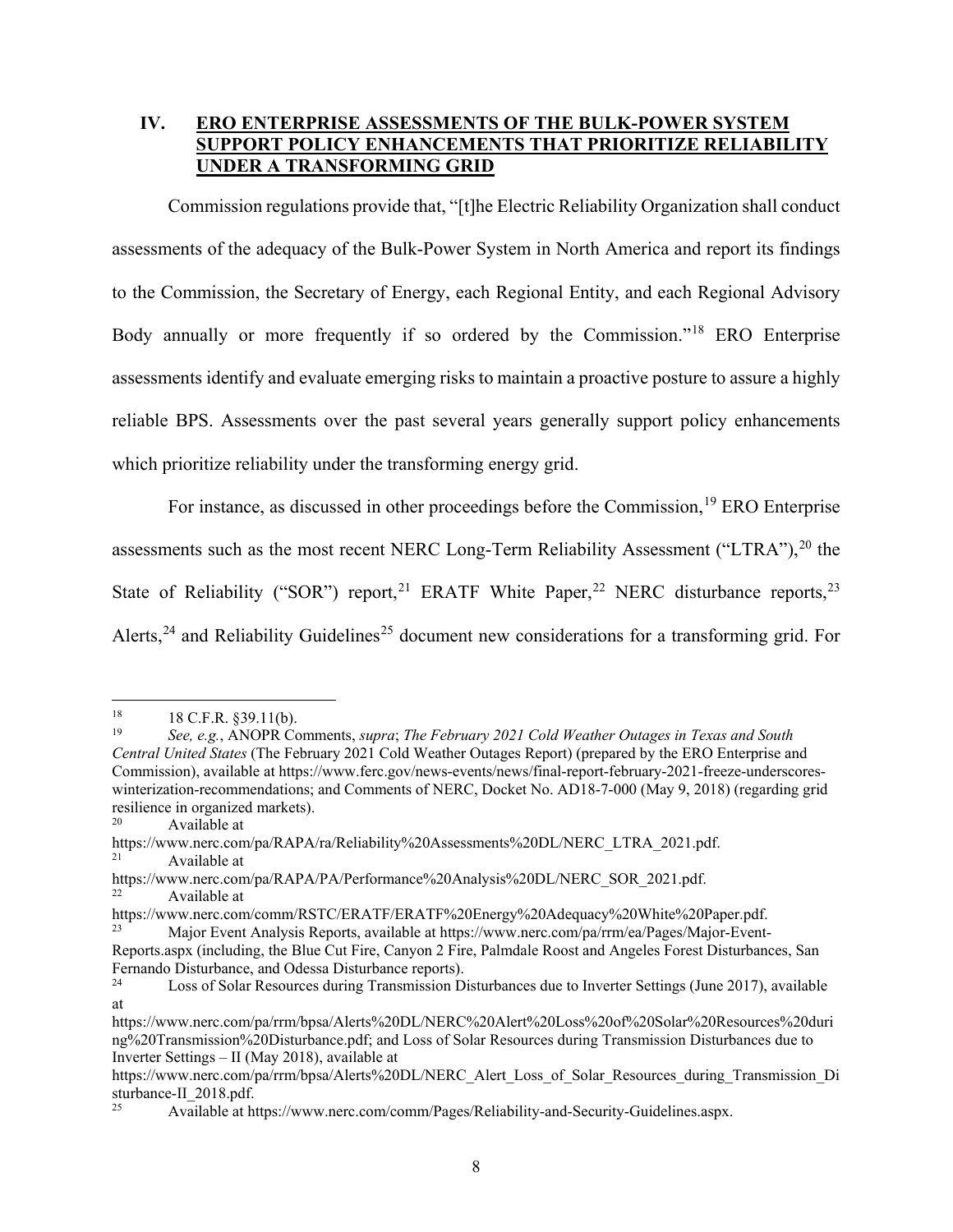example, the SOR and LTRA highlighted that since 2020, a rapidly transforming BPS has been impacted by a pandemic, extreme weather, cyber security, and supply chain issues. These publications explained that transformation of the grid is changing operational characteristics in important and meaningful ways, especially with regard to the increasing importance and stress being placed on balancing resources generally fueled by natural gas to integrate increasing amounts of variable generation. Further, these changes are challenging the existing processes, assumptions, and approaches in which industry plans and operates the BPS. Operators and planners are maintaining the reliability, resilience, and security on increasingly complex and nontransparent systems.

ERO Enterprise assessments found that the BPS performed well in 2020, in light of ERO Enterprise and industry efforts to collaboratively address evolution of the grid. Performance trends in 2020 in terms of generation, transmission, and protection and control measures appeared generally positive. As a result, the most recent SOR report for 2020 concluded that with appropriate insight, careful planning, and continued coordination, the sector will continue to navigate the challenges associated with a transforming grid in a manner that maintains reliability. Events in February 2021, resulting from extreme temperatures in the mid-section of the United States, illustrated how this transition can result in risks to BPS reliability and resilience that the ERO Enterprise is committed to continuing to address (*see, e.g.*, discussion at Section IV *supra* regarding work in the Reliability Standards arena).

Several comments submitted in this proceeding on February 4th highlighted the manner in which market enhancements (together with the Reliability Standards discussed immediately above in Section III) may help address reliability concerns associated with the changing BPS. In its comments, for example, Edison Electric Institute stated, "[t]o ensure reliability in the face of this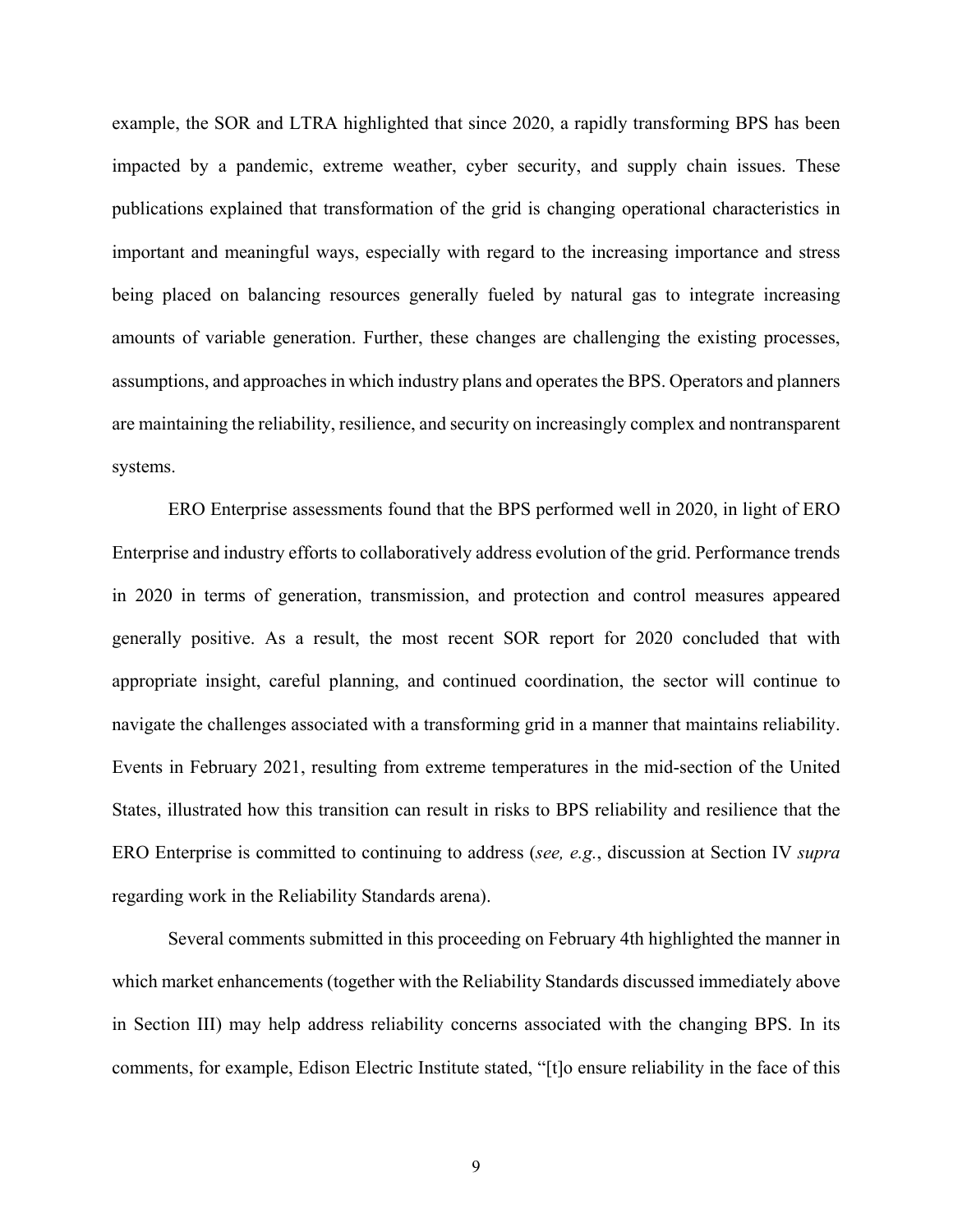increasing uncertainty, market operators must be able to procure sufficient reserves and other ancillary services through the market."<sup>[26](#page-11-0)</sup> The Midcontinent Independent System Operator, Inc. ("MISO") stated:

MISO is continuing enhancements to its energy and ancillary service markets as part of its commitment to addressing the region's "Reliability Imperative." MISO's Market Redefinition effort within the Reliability Imperative forms the basis of MISO's reforms to energy and ancillary service markets and helps inform the MISO Roadmap for future actions. $27$ 

ISO New England, Inc.'s ("ISO New England") comments emphasized that, "[t]he electric power system in New England is undergoing a major transition."<sup>[28](#page-11-2)</sup> Their comments further explained that, "[w]ith respect to the day-to-day business of operating a reliable system, this evolution of the resource mix creates new uncertainties in both energy demand and supply – operational challenges that will grow as the transition continues."[29](#page-11-3) ISO New England's comments provided that,

As a result, the ISO believes enhancements to the energy and ancillary services markets will be essential to maintain reliable operations as the system transitions to a resource mix with evermore renewable resources – whose uncertain output will need to be balanced using energy storage and a pipeline-constrained gas-fired generation fleet.<sup>[30](#page-11-4)</sup>

Consistent with the findings detailed in its assessments, the ERO Enterprise supports such comments recognizing the role that markets may play in helping ensure the reliability of the modern electric grid, without comment on any particular market enhancement in any region. The ERO Enterprise appreciates comments exploring ways in which market mechanisms can help ensure reliable operation of the BPS now and as the grid continues to evolve.

<span id="page-11-0"></span><sup>26</sup> <sup>26</sup> Post-Technical Conference Comments of Edison Electric Institute, Docket No. AD21-10-000, at 5 (Feb. 4, 2022).

<span id="page-11-1"></span><sup>27</sup> Post-Technical Conference Comments of the Midcontinent Independent System Operator, Inc., Docket No. AD21-10-000, at 1-2 (Feb. 4, 2022) (footnote omitted).<br><sup>28</sup> Post Technical Conference Comments of ISO

<span id="page-11-2"></span>Post-Technical Conference Comments of ISO New England Inc., Docket No. AD21-10-000, at 1 (Feb. 4,  $2022$ ).

<span id="page-11-4"></span><span id="page-11-3"></span> $\frac{29}{30}$  *Id.* at 2.

*Id.* at 4.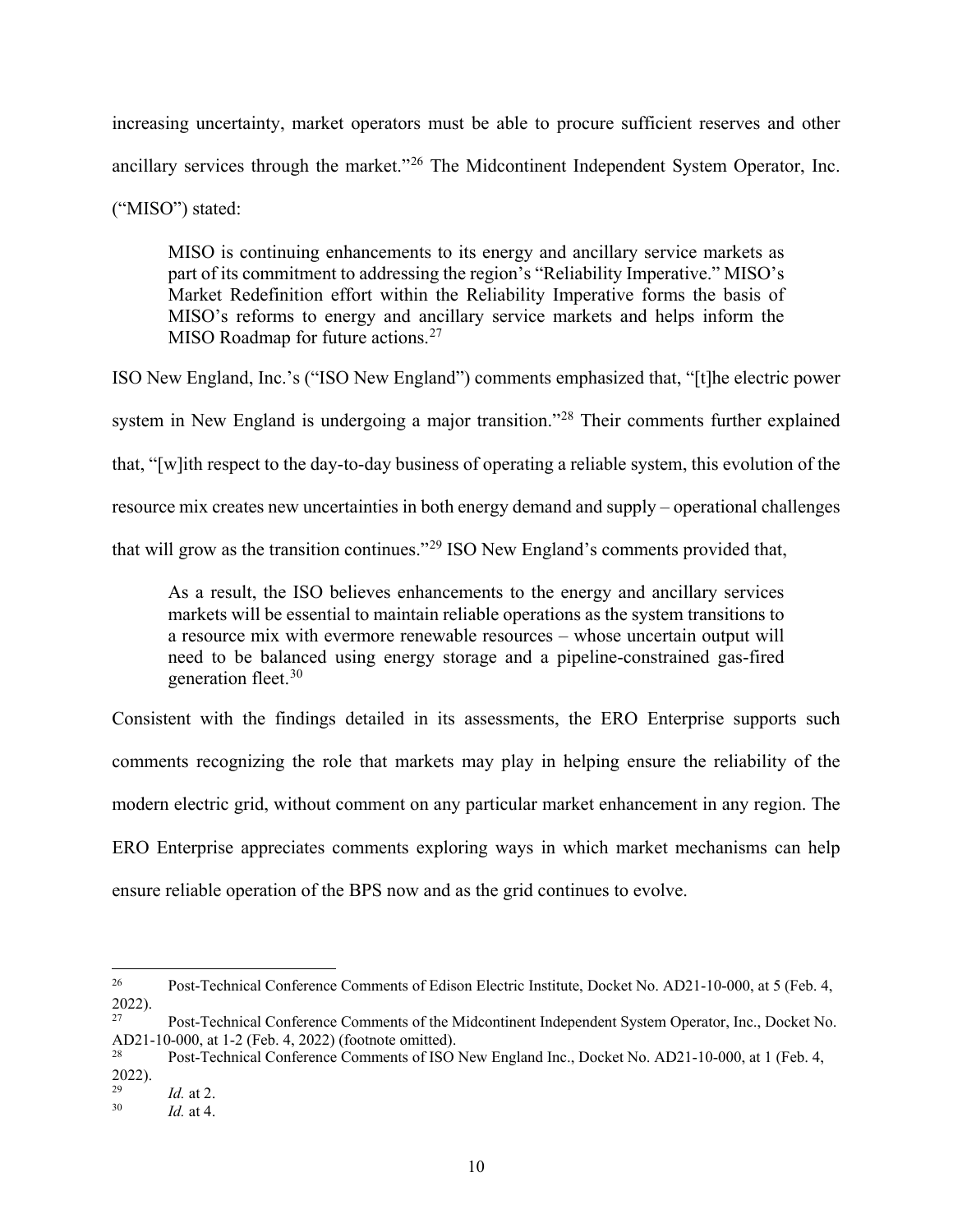## <span id="page-12-0"></span>**V. CONCLUSION**

Therefore, for the reasons provided in these Reply Comments, the ERO Enterprise supports the recognition of reliability needs as parties design wholesale market enhancements for a transforming grid.

Respectfully submitted,

*/s/ Candice Castaneda* Candice Castaneda Senior Counsel North American Electric Reliability Corporation 1325 G Street, N.W., Suite 600 Washington, D.C. 20005 (202) 400-3000 (202) 644-8099 – facsimile candice.castaneda@nerc.net

*Counsel for the North American Electric Reliability Corporation*

Date: March 7, 2022